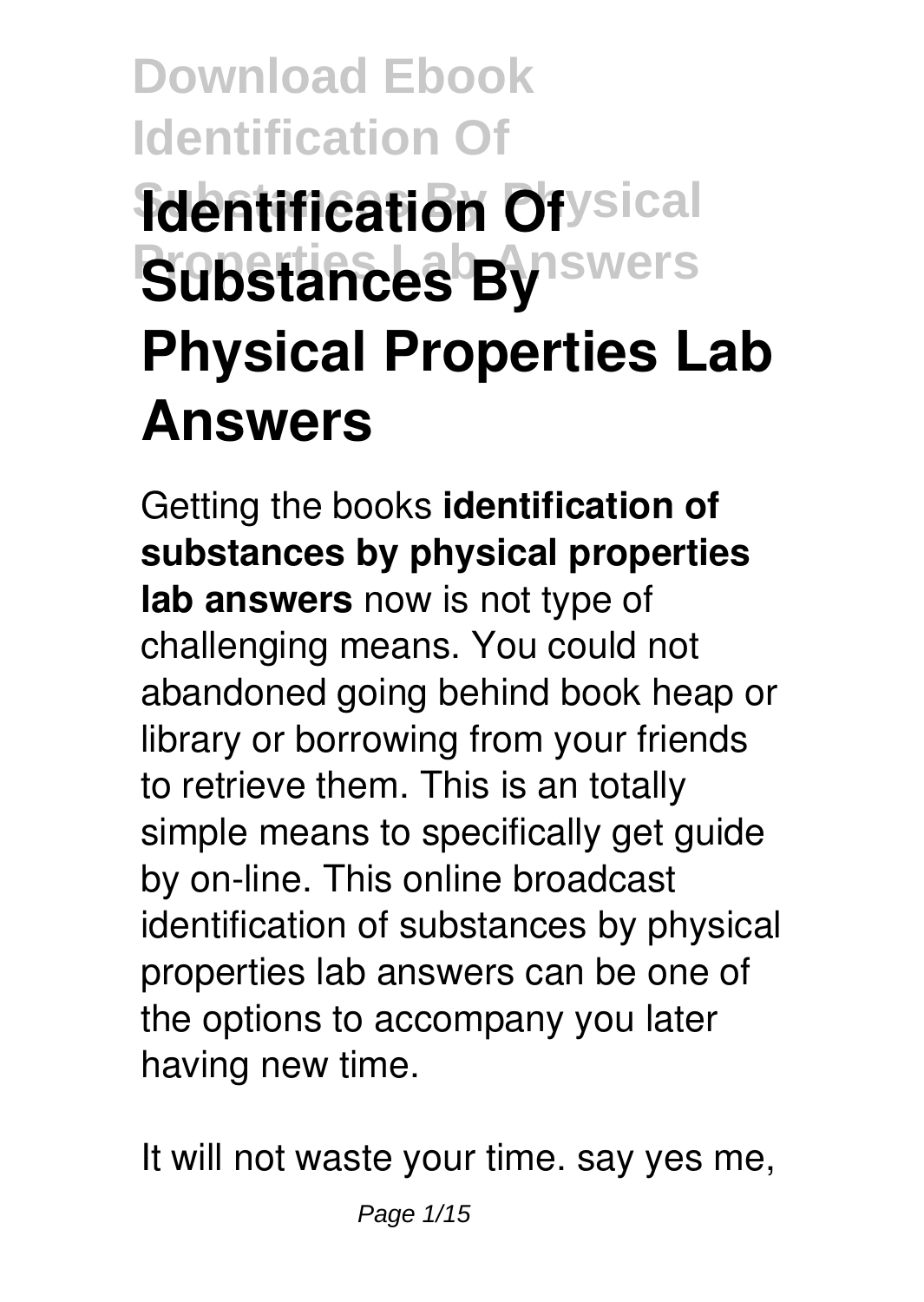the e-book will very manner you new **Properties** Lab Answerse little era to read. Just invest little era to read this on-line proclamation **identification of substances by physical properties lab answers** as skillfully as evaluation them wherever you are now.

ID of Substances by Physical Properties-Density **ID of Substances by Physical Properties-Solubility** Identification of Substances by Physical Properties (Missing Part to A. Solubility) *Virtual Lab: Using Physical Properties to Identify a Substance* ID of Substances by Physical Properties-Melting Point *ID of Substances by Physical Properties* Identifying Pure Substances *Identifying Unknown Samples I | Chemistry Matters* How to Identify an Unknown Substance (Chemistry) Learning Lab: Identifying a Page 2/15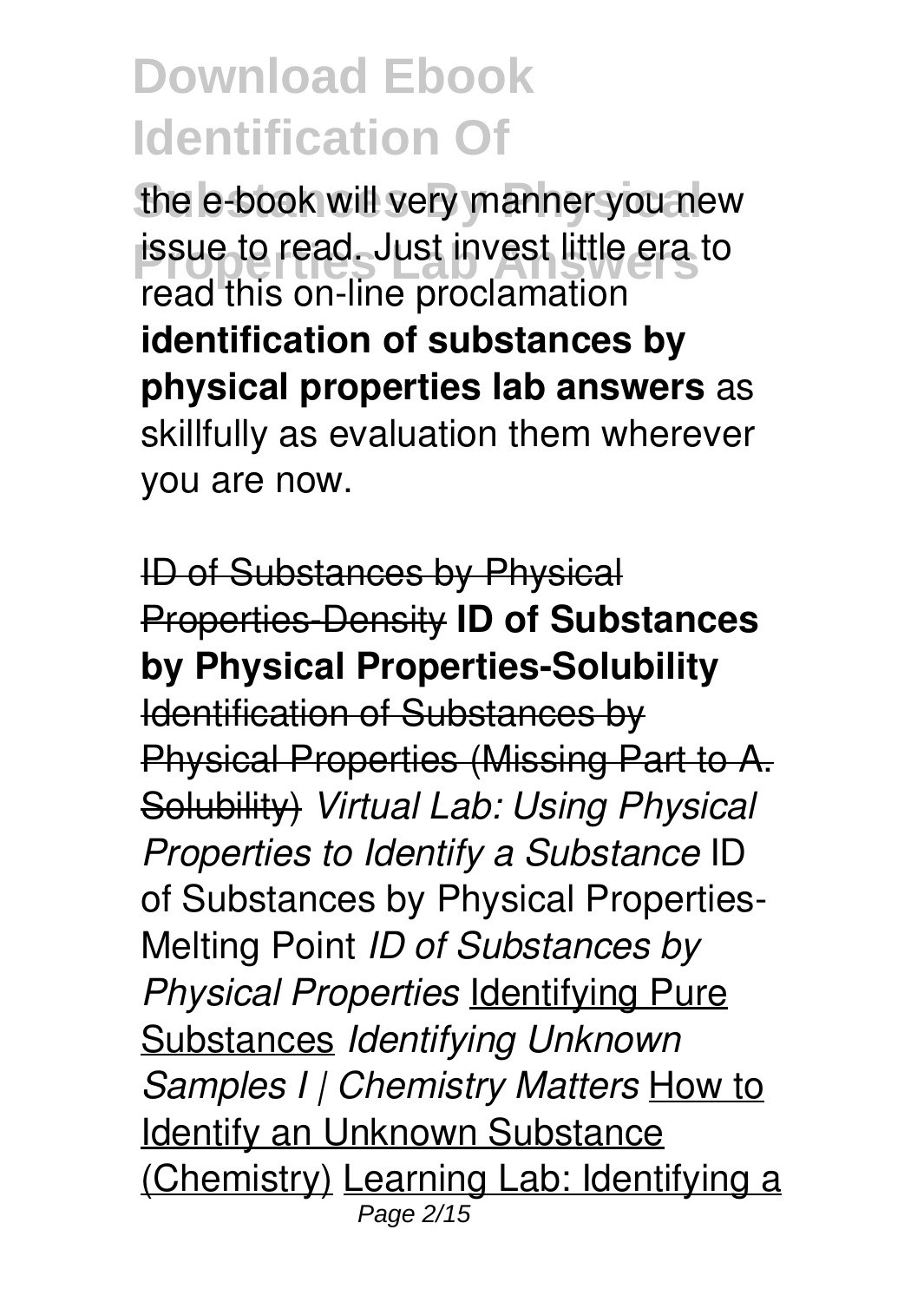**Mystery Substance y Physical ID of Substances by Physical ers** Properties-Boiling PointExperiment 3 Identification of an Unknown Liquid Physical and Chemical Changes for Kids | Classroom Video Mystery White Powder Lab day #1 IGCSE Chemistry Revision - Part 20 - Pure and Impure Substances **Physical Vs. Chemical Changes - Explained** GCSE Chemistry - Filtration, Evaporation \u0026 Crystallisation #49 **Exp 10 Identification of Unknown Organic Compounds 10 Amazing Experiments with Water**

What Are Pure Substances? Grade 7 Science - Distinguish Mixtures from Substances Based on Set of Properties Physical Properties of Matter **Lab 7 Identifying Unknown Substances video 2 Analysis of Unknown Solids** Identification of Page 3/15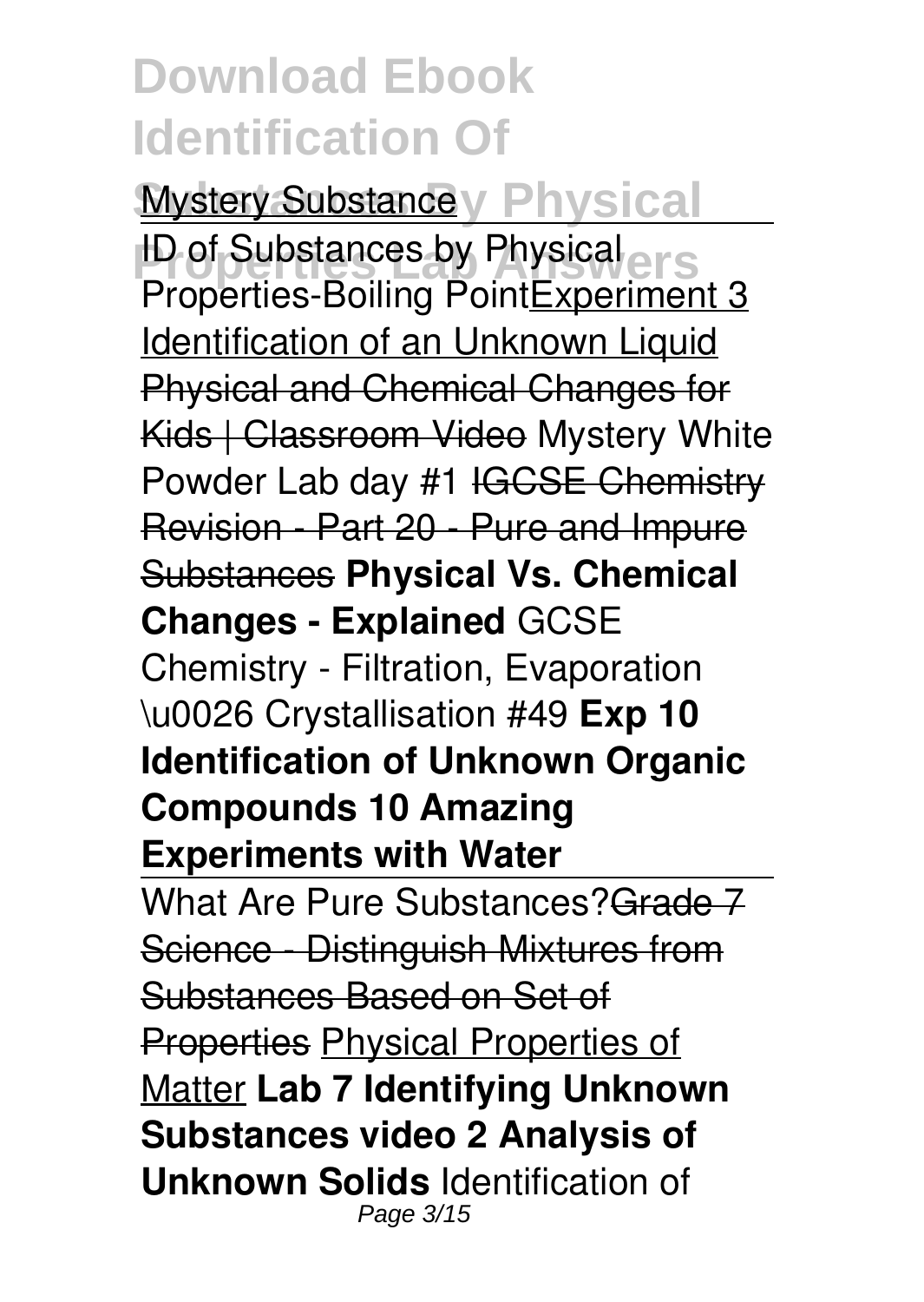Substances Lab By Physical

**Homogeneous and Heterogeneous** Mixture | Difference between homogeneous and heterogeneous mixture*Making Sense of Chemical Structures* Physical and Chemical Changes **Naming Ionic and Molecular Compounds | How to Pass Chemistry** Video 2-1, Experiment 2: Physical and Chemical Properties of Liquid Compounds Identification Of Substances By **Physical** 

Physical properties are those that can be determined or measured without changing the composition or identity of the substance. These properties include color, odor, taste, density, melting point, boiling point, conductivity, and hardness. Chemical properties tell us how the substance interacts with other substances and Page 4/15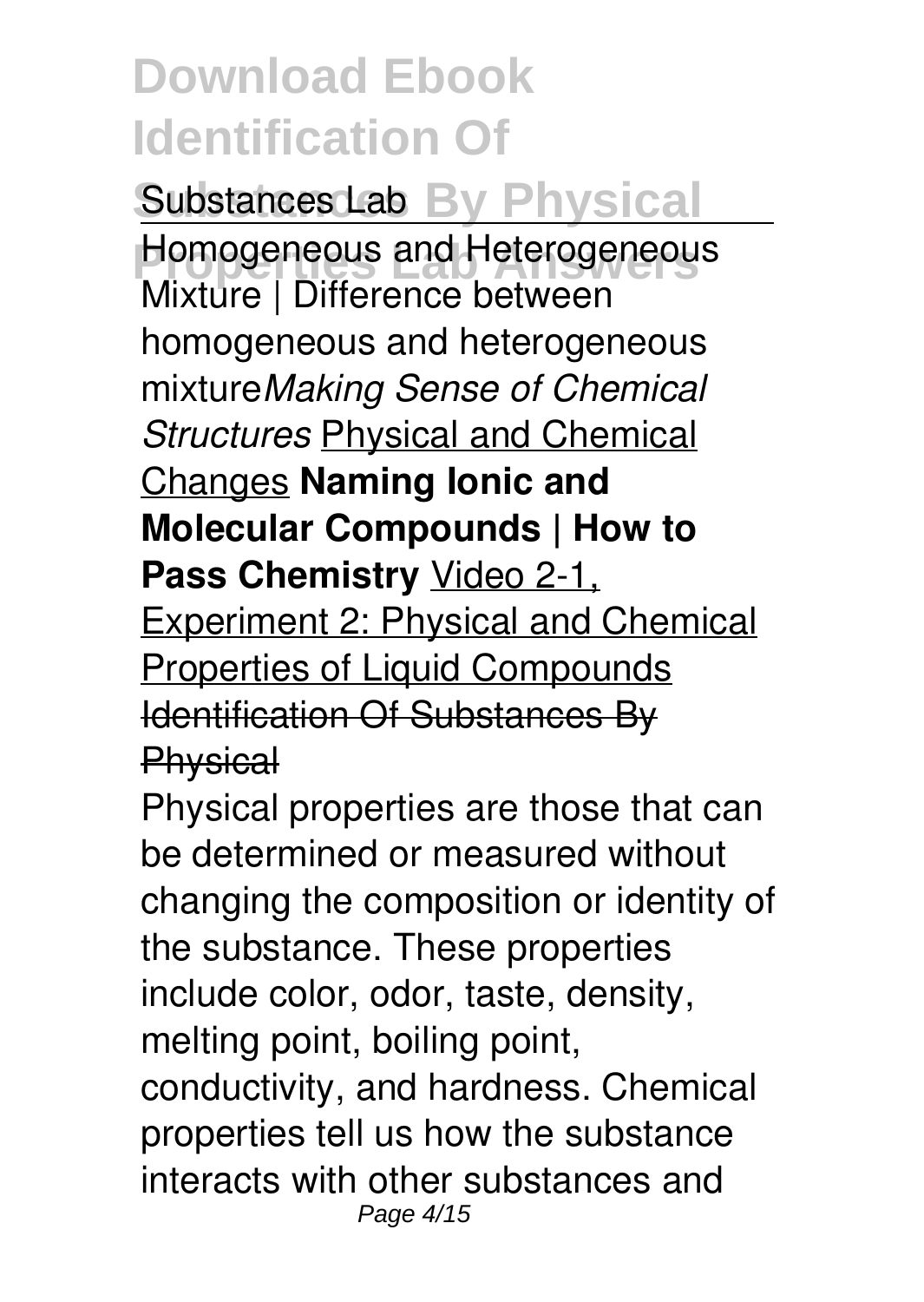may include reaction Physical **Properties Lab Answers** Identification of a Substance by Physical Properties Identification of Substances by Physical Properties 1. Thymol is a solid at room temperature. 2. Cyclohexane should be used to measure the density of magnesium nitrate. 3. A conversion from grams per milliliter to kilograms per liter would look like this: ( close)

Identification of Substances by Physical Properties Identification of Substances by Physical Properties The purpose of this lab was to conduct multiple mini experiments that reveal physical properties and then apply these findings to identify an unknown pure substance. This lab consisted of four Page 5/15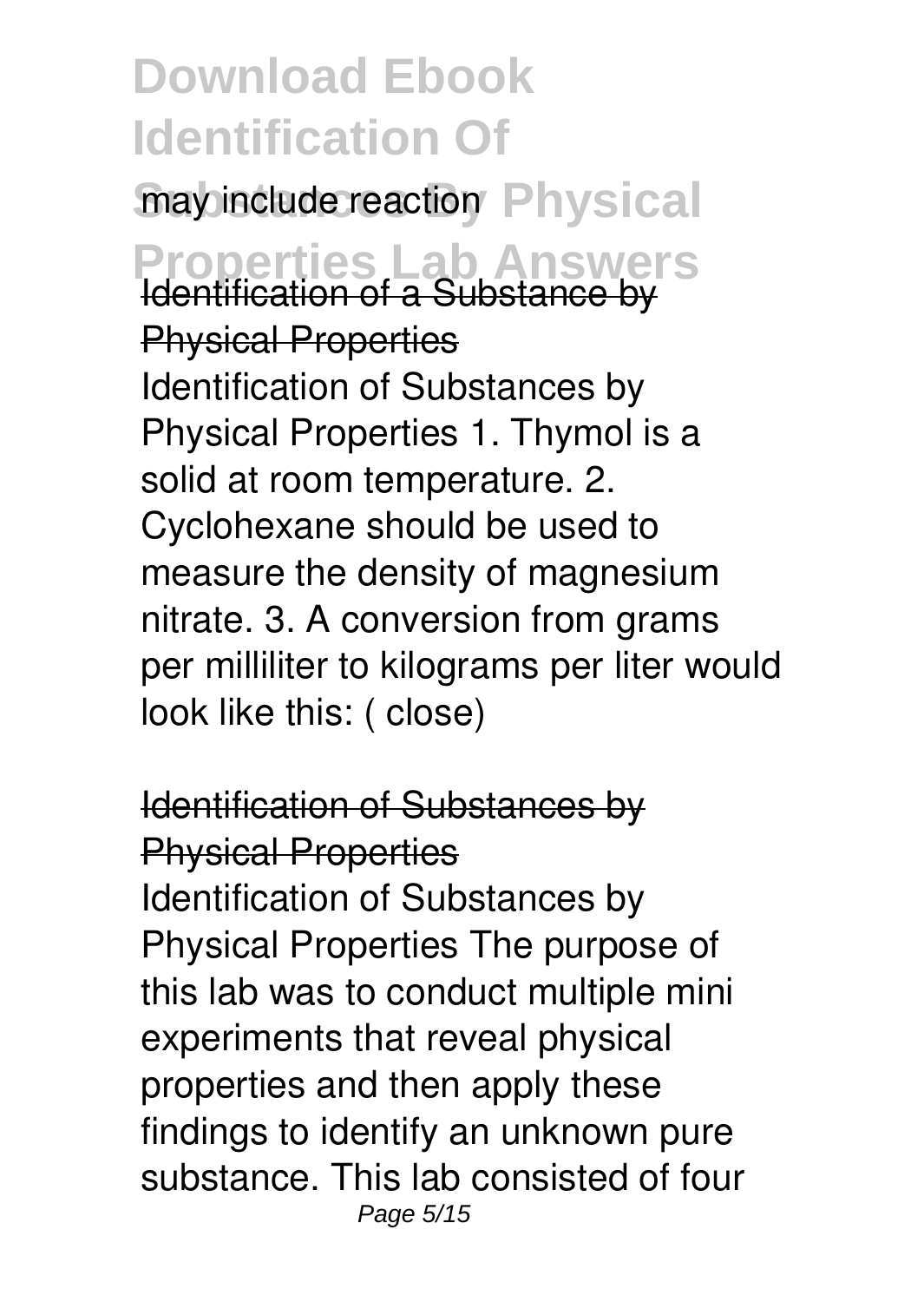different parts to find different physical properties including solubility, density, melting point, and boiling point.

Identifying\_Substances\_based\_on\_ph ysical\_properties ...

Identification of a Substance by Physical Properties Prelab 1. Label the change listed below as either chemical or physical properties. Then describe the evidence that led you to this choice. Physical or Chemical Change? Proof You bake a chocolate cake for your mom's birthday. Chemical The baking powder creates gas bubbles to make the cake fluffy, the protein in the eggs make it denser, etc.

physical property lab.docx - Identification of a Substance ... Lab 2 Report- Identification of Substances by Physical Properties Page 6/15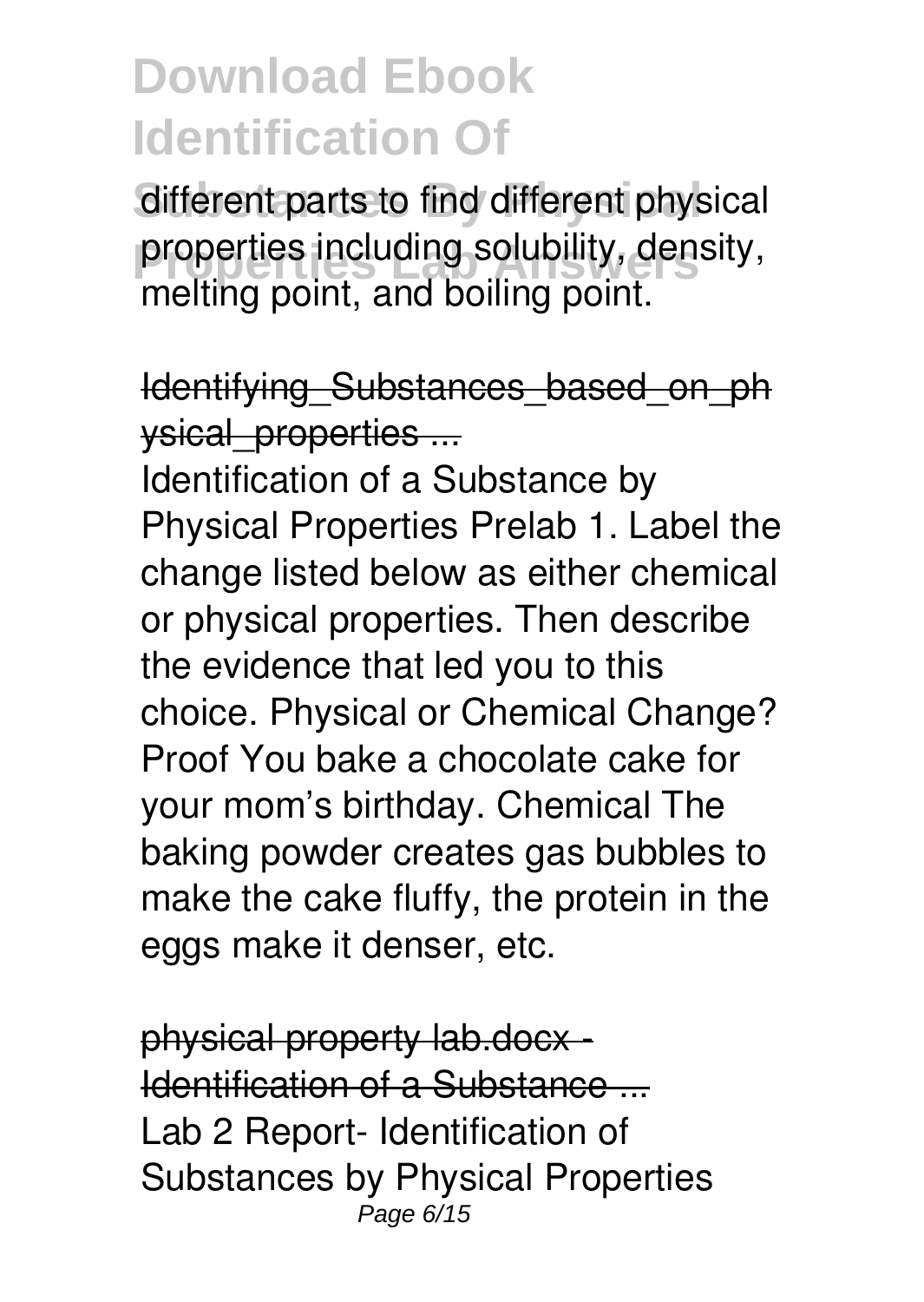The purpose of this lab was to see how certain substances; Naphthalene, Toulene, and and 2 unknowns (one liquid, one solid) react with 3 different solvents. To identify the two unknowns, testing needs to be done to find the density of both the liquid and the solid, determine the melting point of the solid, and the boiling point of the liquid.

Idenitfication of Substances by **Physcial Properties | Bartleby** Introduction In the lab, direct identification of a substance can be made by examining its physical properties. The objective of this experiment is to become acquainted with procedures used on evaluating physical properties and the use of these properties in identifying substances. Procedure The first part of Page 7/15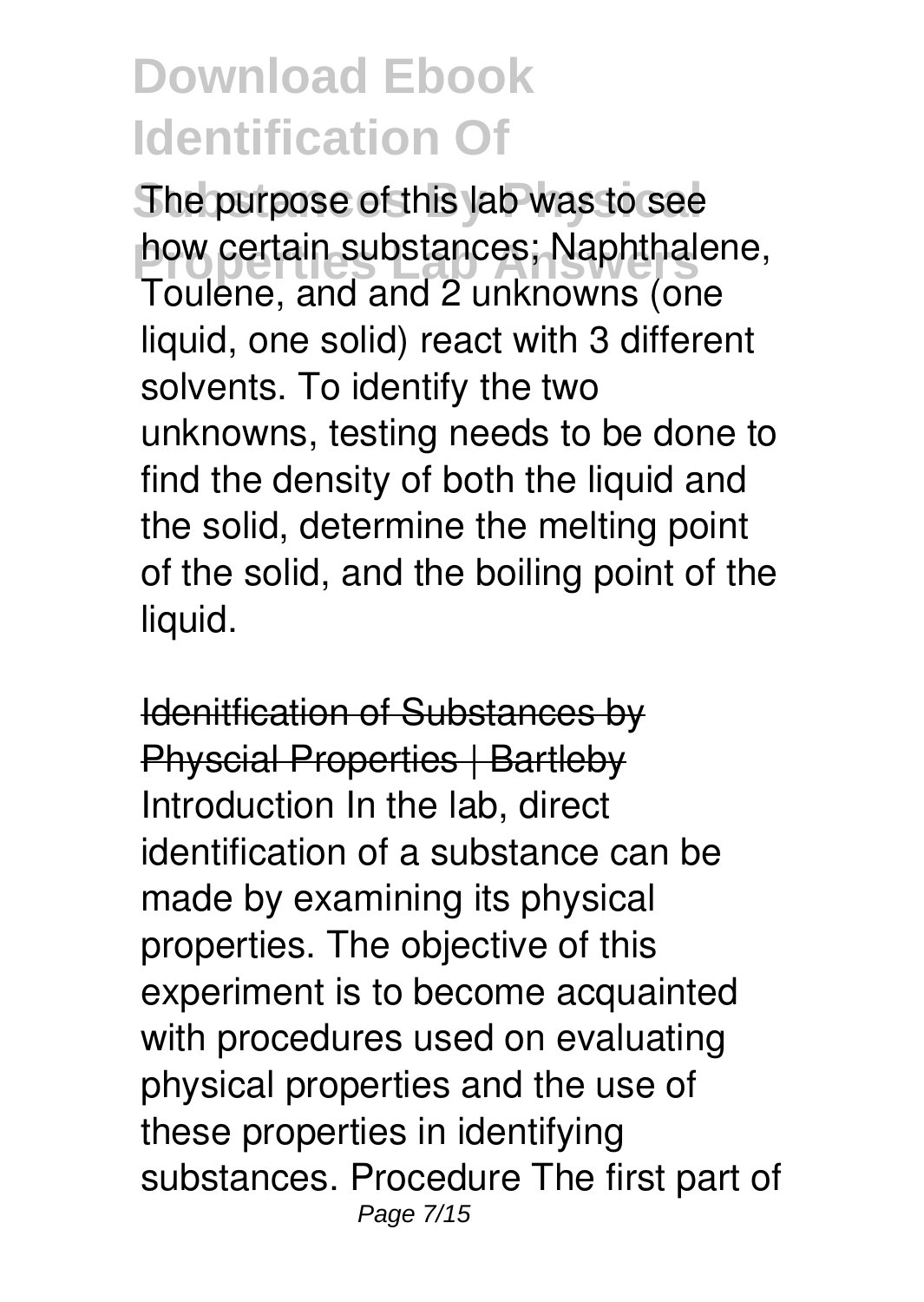the experiment determined solubility of several substances. Answers

Lab 2 - Identification of substances by Physical ...

Experiment 2- Identification of Substances by Physical Properties. 1. Purpose of Experiment 2? Familiarize w/ the procedures used in. evaluating physical properties and. the use of these properties to identify substances. 2. What will you do in this experiment? Use the following properties to identify an unknown substance: solubility, density ...

#### Print Experiment 2- Identification of Substances by ...

some can be identified by simple examination. (color, size, shape, texture, odor, etc) others can also quantifiable examination. a specif Page 8/15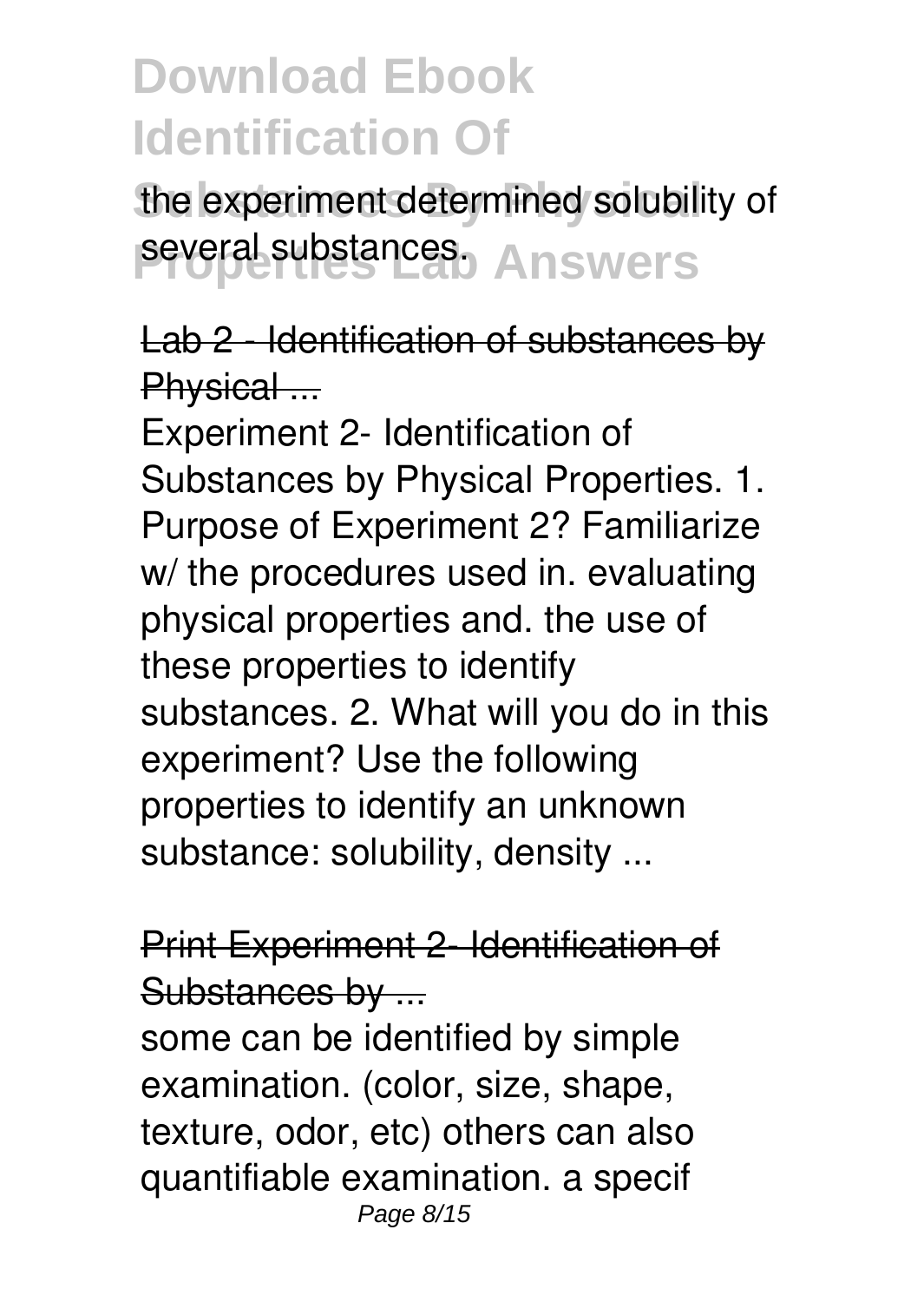combination of properties is unique to **a given substance wh/ makes it s** possible to ID most by careful examination of their properties. 5.

Experiment 2- Identification of Substances by Physical ... the markings of solubility. s (soluble), sp (sparingly soluble), and i (insoluble) three solvents in the solubility experiment. water, cyclohexane, ethyl alcohol. describe the set up of the tube during the examination of the melting point. obtain a capillary tube and a small rubber band; seal one end of the capillary tube by carefully heating the end in the edge of the flame of a Bunsen burner until the end completely closes.

Identification of Substances by Physical Properties (2 ... Page 9/15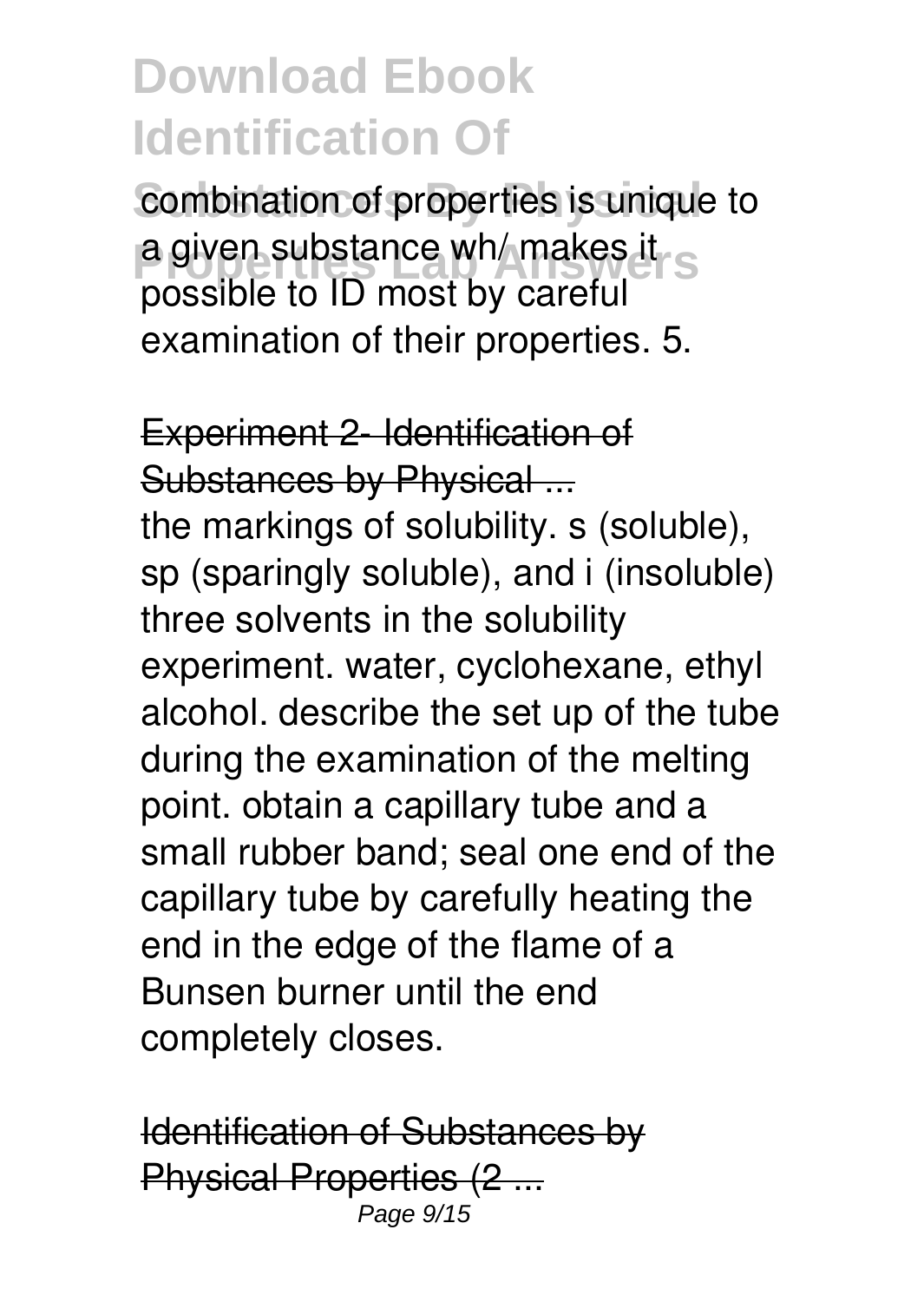Experiment # 2 : Identification of l **Substances by Physical Properties**<br>
Report Chect An Colubility Fibel Report Sheet A. Solubility Ethyl Alcohol Water Cyclohexane Naphthalene Toluene Liquid unknown Solid unknown B. Density Solid Unknown Liquid Unknown 10 mL Final volume of liquid in the cylinder: Volume of liquid: Initial volume of liquid in the cylinder: Mass of container plus unknown: 1.5 Mass of empty container: Volume of solid: 6.al Mass of Liquid: Mass of Solid: 0.da almDensity of liquid: 0.591 Density of solid: C ...

Solved: Experiment # 2 : Identification Of Substances By P ...

substances rarely have the same density, it is a useful physical property in order to identify unknown substances. "Heavy" elements such Page 10/15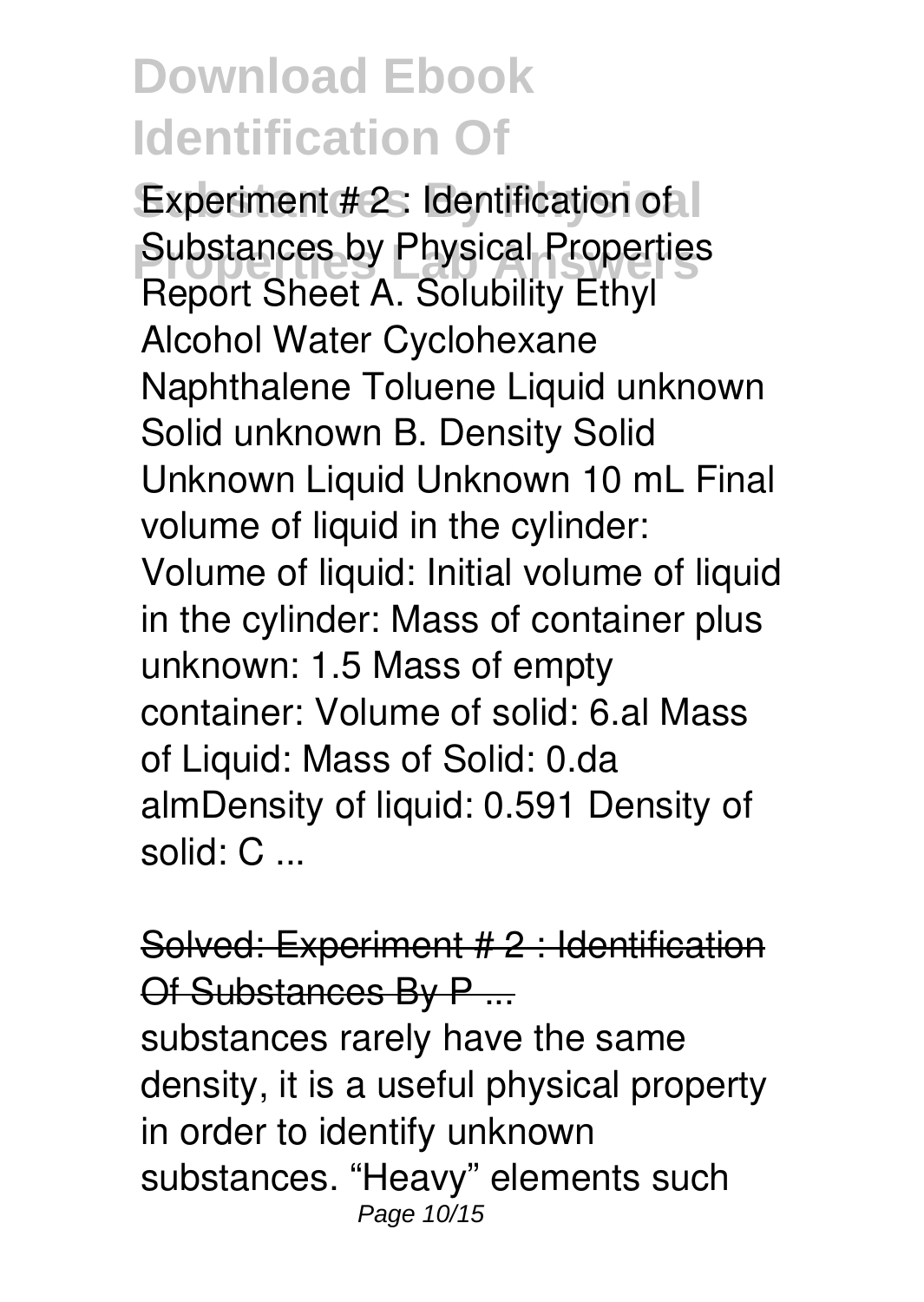as lead and gold have high densities while elements that are "light in weight" typically have low densities. For most substances, the variation in density with temperature is negligible.

EXPERIMENT 3: Identification of a Substance by Physical ...

Naphthalene - used to make products like moth balls that repel and keep moths away. Toluene - a clear, waterinsoluble liquid with the typical smell of paint thinners. Liquid unknown (A) / Chloroform - The colorless, sweetsmelling, dense liquid is a trihalomethane, and is considered hazardous.

Identification of Substances by Physical Properties by ... Identification of Substances by Physical Properties The purpose of Page 11/15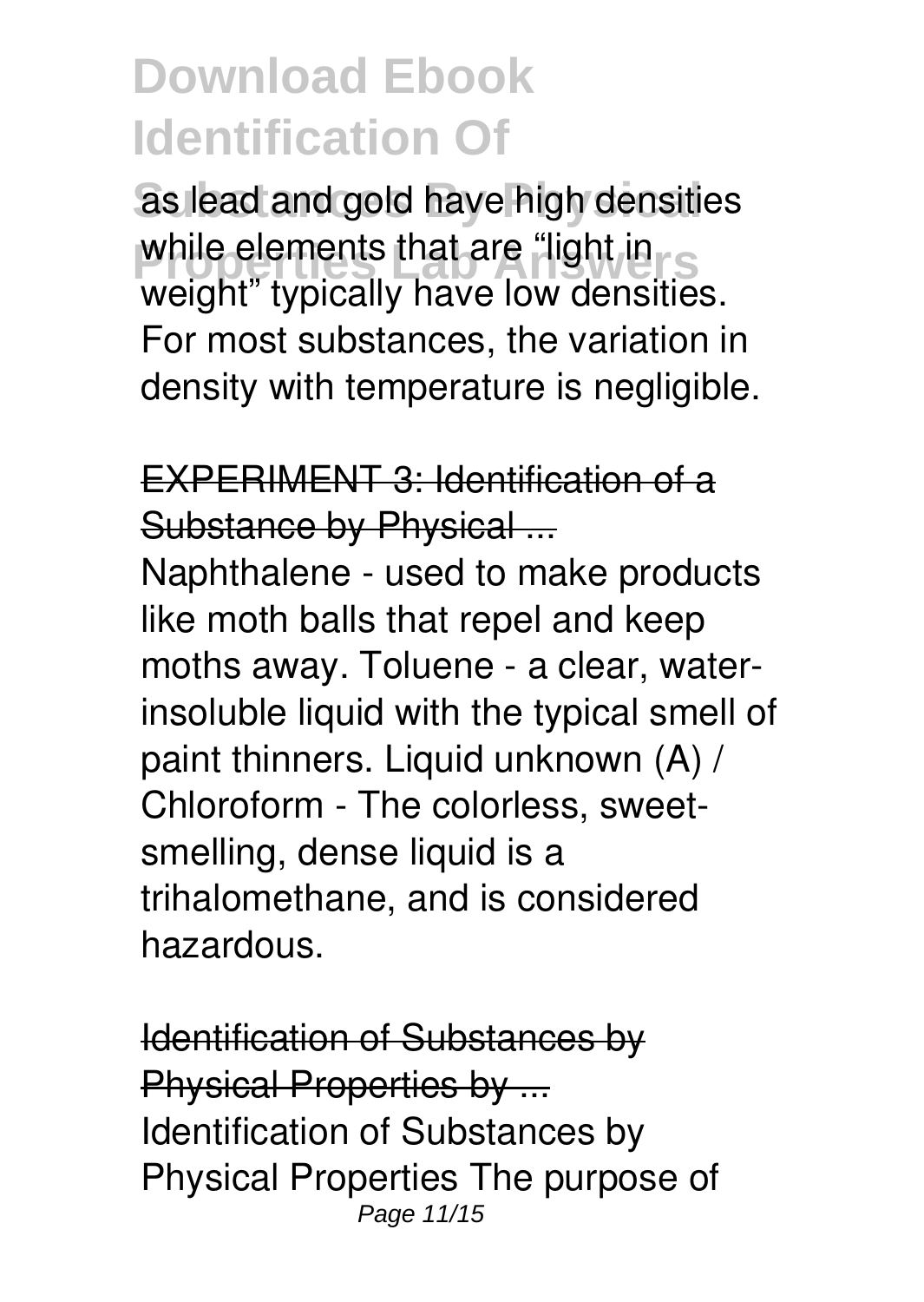this lab was to see how certain all **Properties Lab Answers** substances; Naphthalene, Toulene, and and 2 unknowns (one liquid, one solid) react with 3 different solvents.

Free Identification Of Substances By Physical Properties ... Access Free Identification Of Substances By Physical Properties Lab Answers Identification Of Substances By Physical Identification of Substances by Physical Properties 1. Thymol is a solid at room temperature. 2. Cyclohexane should be used to measure the density of magnesium nitrate. 3. A conversion from grams

Identification Of Substances By Physical Properties Lab ... Identification of Substances by Physical Properties 8. When water and Page 12/15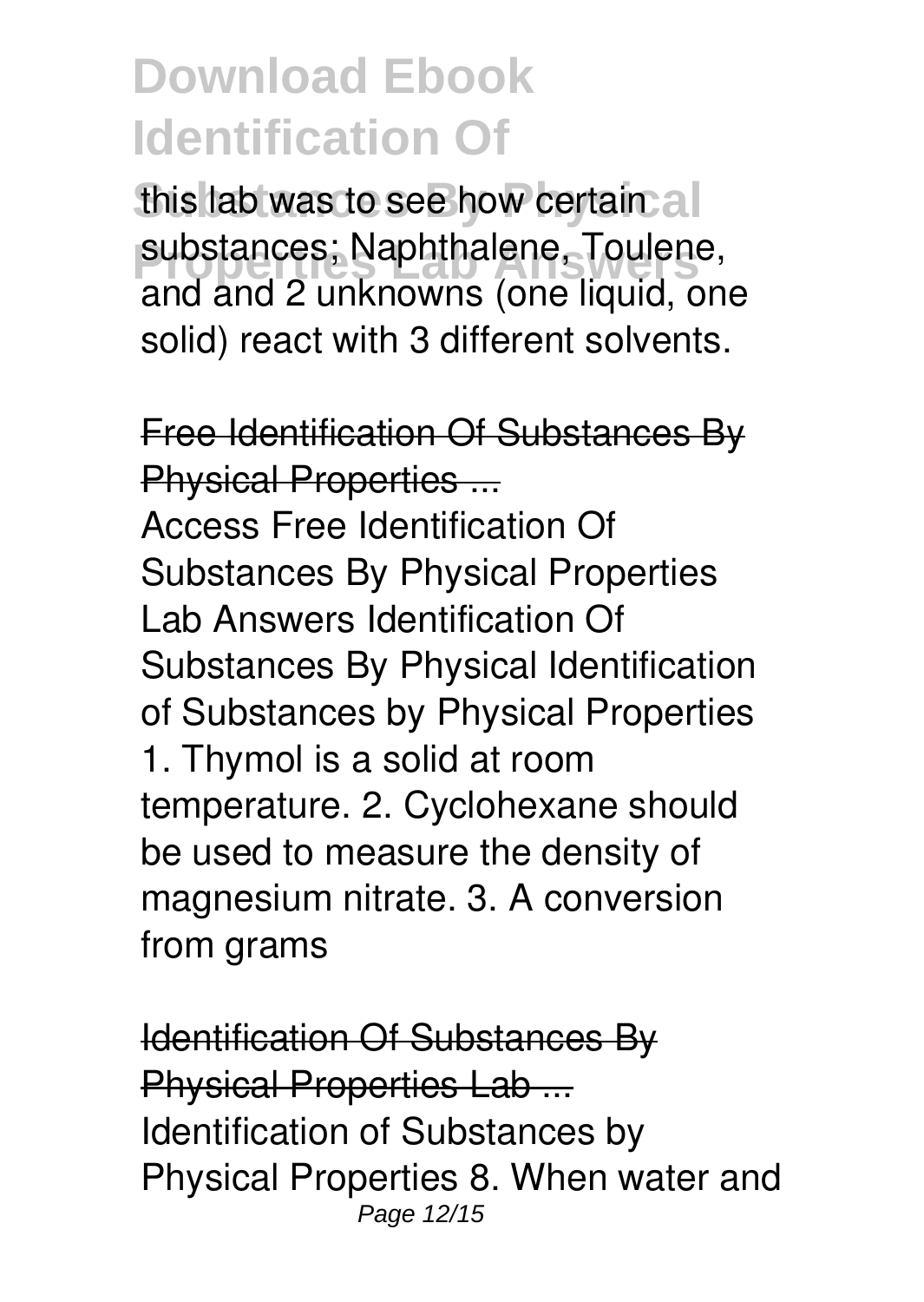**bromoform are mixed, two layers form. Properties Laboration Layer water or Website** bromoform? (See Table 1.) 9. What solvent would you use to determine the density of zinc chloride? ob 21 10. The density of a solid with a melting point of 42° to 44 °C was determined to be  $0.87 \pm 0.02$  g/mL.

Answered: Date Laboratory Instructor ebncidy... | bartleby

Volume is a measure of the space occupied by an object. The melting point and boiling point of a substance are also characteristic physical properties, which can be used to identify a substance. The melting point is defined as the temperature at which the liquid and solid phase of a substance co-exist at equilibrium.

CHEM 0010 - Expt 2 - Physical Page 13/15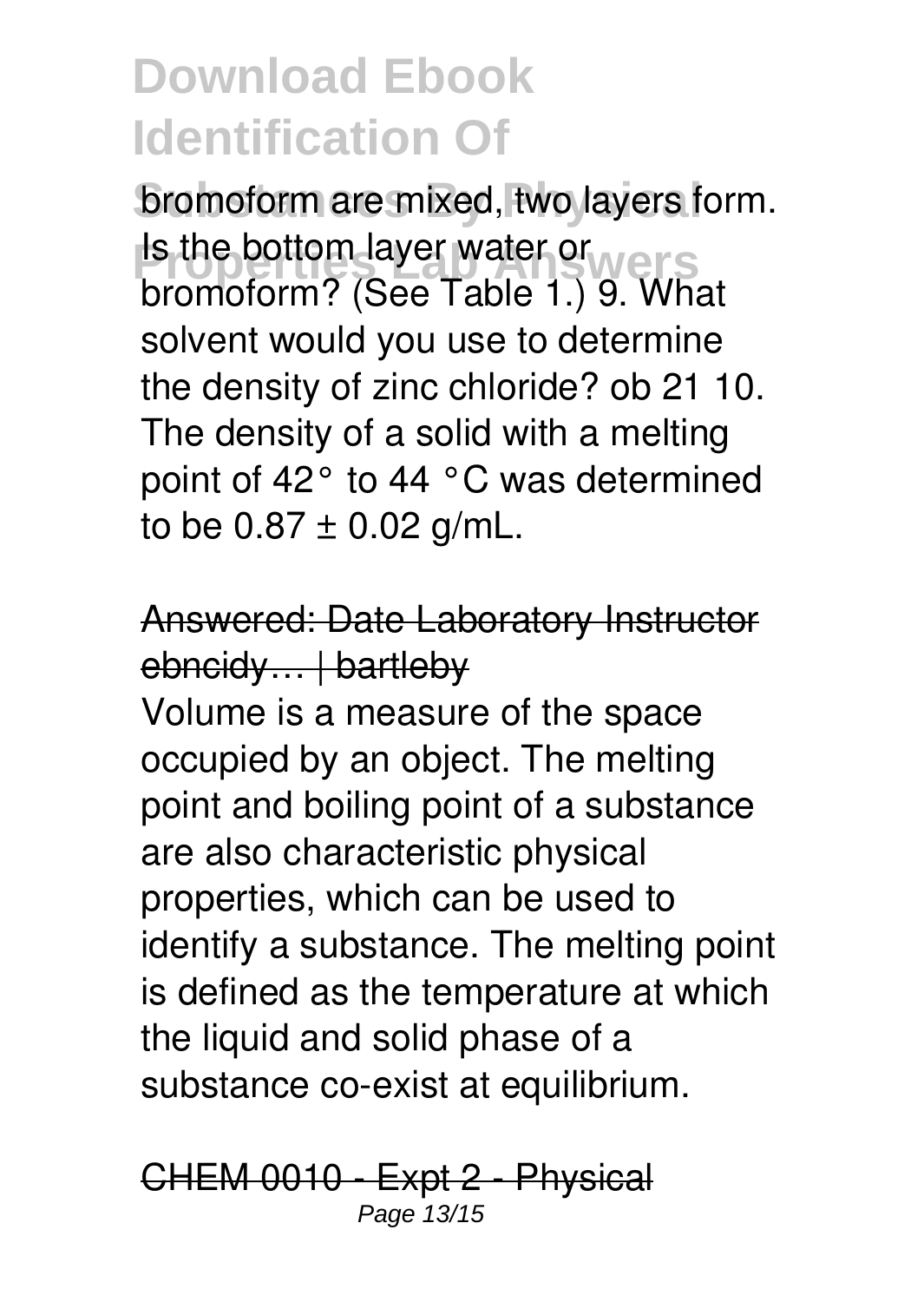**Properties ces By Physical** Question: Laboratory Report Identification Of Substances By Physical Properties-1 - Read-Only - Saved To This PC Winnie Layout References Mailings Review View Help O Search 1. Purpose [You Can Find The Sentence Between The Experiment Title And Apparatus On The First Page Of An Experiment.) II Procedures, Data, Calculations And Results A. Solubility [Insert The ...

Solved: Laboratory Report Identification Of Substances By ... The identification of a substance by its physical properties is the more desirable method because the sample is not destroyed in the determination. Some of the more common physical properties are: color, odor, density, solubility, state (solid, liquid, or gas at Page 14/15